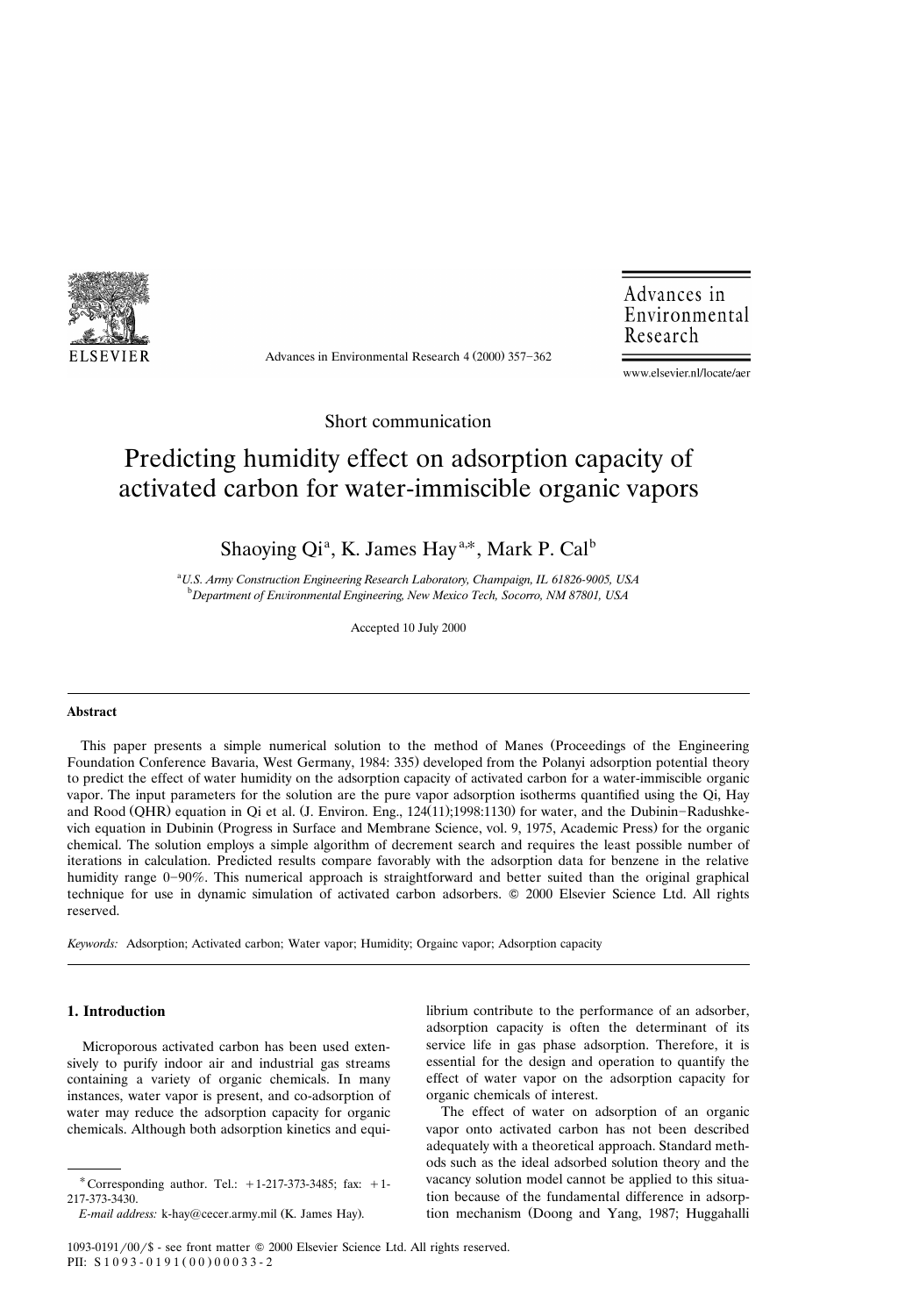and Fair, 1996). Consequently, a design engineer may be forced to choose from the four empirical or semiempirical methods listed in Table 1.

Among the four methods compared in Table 1, the semi-theoretical method of Manes appears to offer the advantage of being predictive, since it requires only pure-component isotherms as inputs. Extension of the method beyond binary adsorption systems is straightforward (Manes, 1984). The drawback of this method is that its graphical technique is incompatible with the computer simulation of adsorbers. Manes (1984), and others (Grant et al., 1984; Cal, 1995) used the graphical technique because they lacked an adequate isotherm equation to describe pure water vapor adsorption.

This paper describes a simple numerical solution to the method of Manes (1984) for predicting the effect of water on the adsorption of a water-immiscible organic vapor onto activated carbon. The input parameters for the solution are the pure vapor adsorption isotherms quantified using the QHR equation developed by (Qi et al., 1998) for water and the Dubinin-Radushkevich (DR) (Dubinin, 1975) equation for organic chemicals.

## **2. Theoretical**

#### *2.1. Pure vapor adsorption isotherms*

Adsorption of pure water vapor onto activated car-

bon is modeled using the QHR equation that follows (Qi et al., 1998, 2000):

$$
q_{w,0} = \frac{\rho_w W_w}{1 + \exp\left[k_w \left(\frac{P_{1/2}}{P_{w,s}} - \frac{P_{w,0}}{P_{w,s}}\right)\right]}
$$
(1)

Eq.  $(1)$  is developed using a logistic function that describes the change in adsorption capacity with vapor pressure proportional to the product of the remaining capacity (representing the primary adsorptive sites) and the amount of water adsorbed (representing the secondary adsorptive sites).

Adsorption of pure organic vapor as a single component is quantified using the DR equation (Dubinin,  $1975$ :

$$
q_{a,0} = \rho_a W_a \exp\left[-k_a \left(RT \ln \frac{P_{a,s}}{P_{a,0}}\right)^2\right]
$$
 (2)

Eq.  $(2)$  is based on the Polanyi adsorption potential theory and characteristic curves of adsorption that assumes the temperature invariance of the adsorption potential at a given micropore filling.

# 2.2. Manes method for adsorption of vapor mixture

Following the assumptions of Manes (1984), and based on the DR equation, the adsorption of organic

Table 1

Comparison of methods for describing humidity effect on equilibrium adsorption of organic vapors onto activated carbon

|                                             | Okazaki et al.<br>method | Manes<br>method                                                                                                         | Doong and Yang<br>method | Chou and Chiou<br>method                              |
|---------------------------------------------|--------------------------|-------------------------------------------------------------------------------------------------------------------------|--------------------------|-------------------------------------------------------|
| Method of<br>development                    | Semi-theoretical         | Semi-theoretical                                                                                                        | Semi-theoretical         | Empirical                                             |
| Extension to<br>beyond binary<br>adsorption | Not formulated           | Formulated                                                                                                              | Not formulated           | Not formulated                                        |
| Testing organic                             | $\bullet$ Acetone        | $\bullet$ Acetone <sup>a</sup>                                                                                          | $\bullet$ Acetone        | $\bullet$ Benzene                                     |
| chemicals                                   | $\bullet$ Benzene        | $\bullet$ Benzene                                                                                                       | $\bullet$ Benzene        | $\bullet$ Cyclohexane                                 |
|                                             | $\bullet$ Methanol       | $\bullet$ Dichloroethylene                                                                                              | $\bullet$ Methanol       | $\bullet$ <i>n</i> -Hexane                            |
|                                             | $\bullet$ Toluene        | $\bullet$ Methanol<br>$\bullet$ Metheylene<br>chloride <sup>a</sup><br>$\bullet$ <i>n</i> -Heptane<br>$\bullet$ Toluene | $\bullet$ Toluene        | $\bullet$ Toluene<br>$\bullet$ Tri-<br>chloroethylene |
| Solution<br>technique                       | Numerical                | Graphic                                                                                                                 | Numerical                | Numerical                                             |
| Need for vapor<br>mixture data              | No                       | N <sub>0</sub>                                                                                                          | Yes                      | Yes                                                   |
| Need for vapor-<br>liquid data              | Yes                      | No.                                                                                                                     | N <sub>0</sub>           | N <sub>o</sub>                                        |
| References                                  | Okazaki et al., 1978     | $\bullet$ Grant et al., 1984<br>$\bullet$ Doong and Yang, 1987                                                          | Doong and Yang, 1987     | Chou and Chiou, 1997                                  |

<sup>a</sup>Manes model systematically underestimates the adsorption capacity. This may be due to the relatively high solubility of the compound.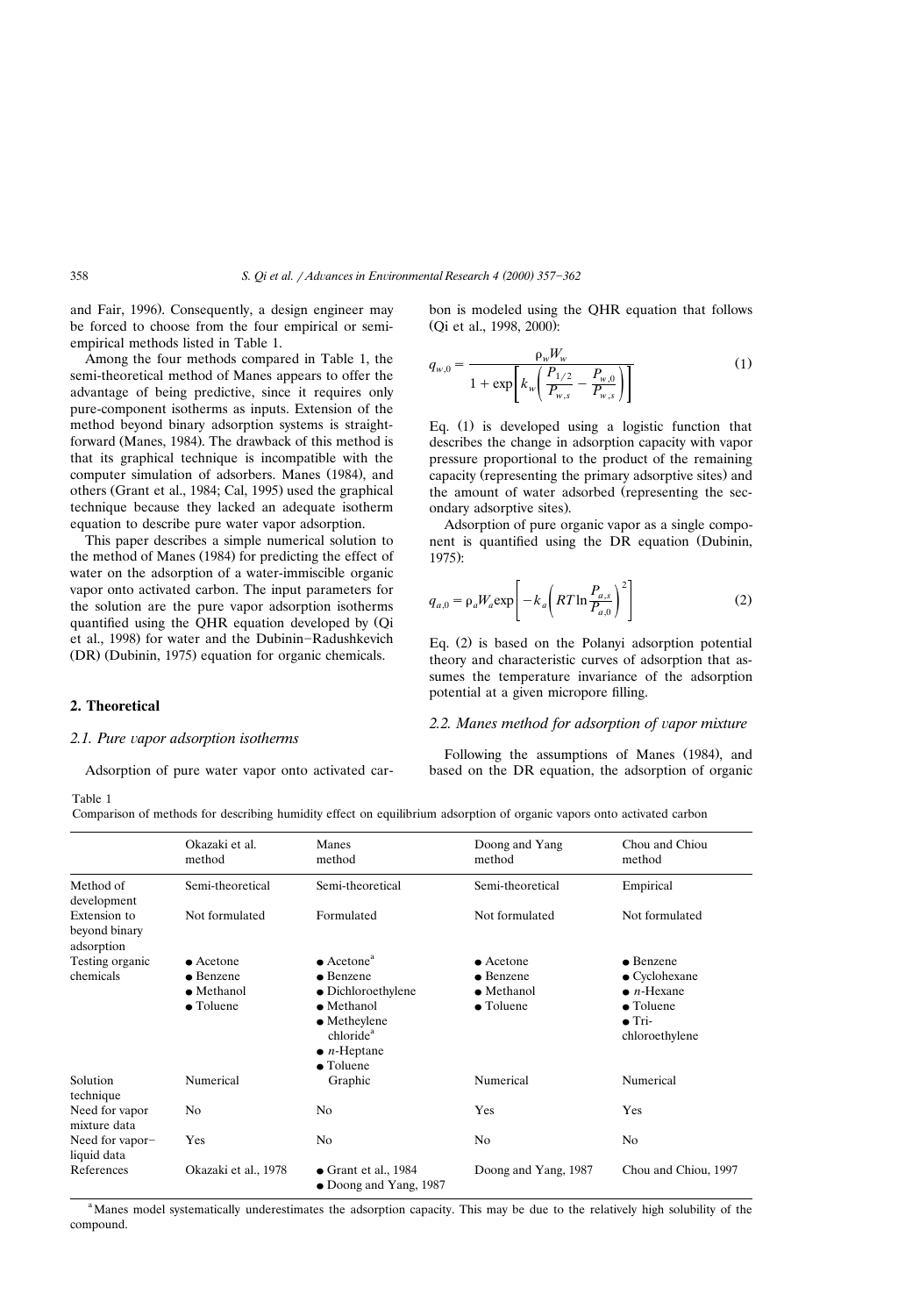vapor in the presence of water humidity is described by the following two sets of equations:

$$
q_a = \rho_a W_a \exp\left[-k_a \left(RT \ln \frac{P_{a,s}}{P_a}\right)^2\right]
$$
  

$$
(V_{a,\max} \ge V_{w,\max})
$$
 (3)

and

$$
q_a = \rho_a W_a \exp\left[-k_a \left(RT \ln \frac{P_{a,s}}{P_{a,0}}\right)^2\right] \quad (V_{a,\max} < V_{w,\max})\tag{4}
$$

where  $V_{a,\text{max}}$  and  $V_{w,\text{max}}$  are the adsorbed volumes for organic vapor and water vapor for each present alone at the vapor pressures of the mixture, respectively.  $V_{a,max}$  is computed using the DR equation:

$$
V_{a,\max} = W_a \exp\left[-k_a \left(RT \ln \frac{P_{a,s}}{P_a}\right)^2\right]
$$
 (5)

and  $V_{w, \text{max}}$  is computed using the QHR equation (Qi et al., 1998).

$$
V_{w,\max} = \frac{W_w}{1 + \exp\left[k_w \left(\frac{P_{1/2}}{P_{w,s}} - \frac{P_w}{P_{w,s}}\right)\right]}
$$
(6)

The corresponding water vapor adsorbed is

$$
q_w = 0, \quad (V_{a, \text{max}} \ge V_{w, \text{max}}) \tag{7}
$$

and

$$
q_w = \rho_w \left( V_{w,\text{max}} - \frac{q_a}{\rho_a} \right), \quad (V_{a,\text{max}} < V_{w,\text{max}}) \tag{8}
$$

Eqs. (3) and (7) state that at  $V_{a,\text{max}} \geq V_{w,\text{max}}$ , water humidity does not interfere with the adsorption of organic vapor, and thus, the amount of water vapor adsorbed is equal to zero. At  $V_{a,\text{max}} < V_{w,\text{max}}$ , however, less organic vapor will be adsorbed due to the reduction of its net adsorption potential, and the adsorption

Table 2 Pure vapor isotherm parameters for adsorption onto ACF-20 at 25°C

| $k_{w}$ | Water $[Eq. (1)]$ |       | Benzene $[Eq. (2)]$                                                                                  |       |
|---------|-------------------|-------|------------------------------------------------------------------------------------------------------|-------|
|         |                   |       | $P_{1/2}/P_{w,s}$ $W_w$ (cm <sup>3</sup> /g) $k_a$ (mole/kJ) <sup>2</sup> $W_a$ (cm <sup>3</sup> /g) |       |
|         | 27.9 0.542        | 0.573 | $3.20x10^{-3}$                                                                                       | 0.715 |



Fig. 1. Pure water vapor adsorption isotherm onto ACF-20.

of organic vapor results in displacing an equal volume of condensed water,

$$
\frac{q_a}{\rho_a} = \frac{q_{w,0}}{\rho_w}, \quad (V_{a,\text{max}} < V_{w,\text{max}}) \tag{9}
$$

where the volume of water displaced is given by

$$
\frac{q_{w,0}}{\rho_w} = \frac{W_w}{1 + \exp\left[k_w \left(\frac{P_{1/2}}{P_{w,s}} - \frac{P_{w,0}}{P_{w,s}}\right)\right]}
$$
(10)

Substituting Eq.  $(9)$  into Eq.  $(10)$  gives

$$
\frac{P_{w,0}}{P_{w,s}} = \frac{P_{1/2}}{P_{w,s}} - \frac{1}{k_w} \ln \left[ \frac{W_w}{(q_a/\rho_a)} - 1 \right],
$$
\n
$$
(V_{a,\max} < V_{w,\max}). \tag{11}
$$

Following the work of Hansen and Fackler (1953), Manes (1984) derived a thermodynamic equation for



Fig. 2. Pure benzene vapor adsorption isotherm onto ACF-20.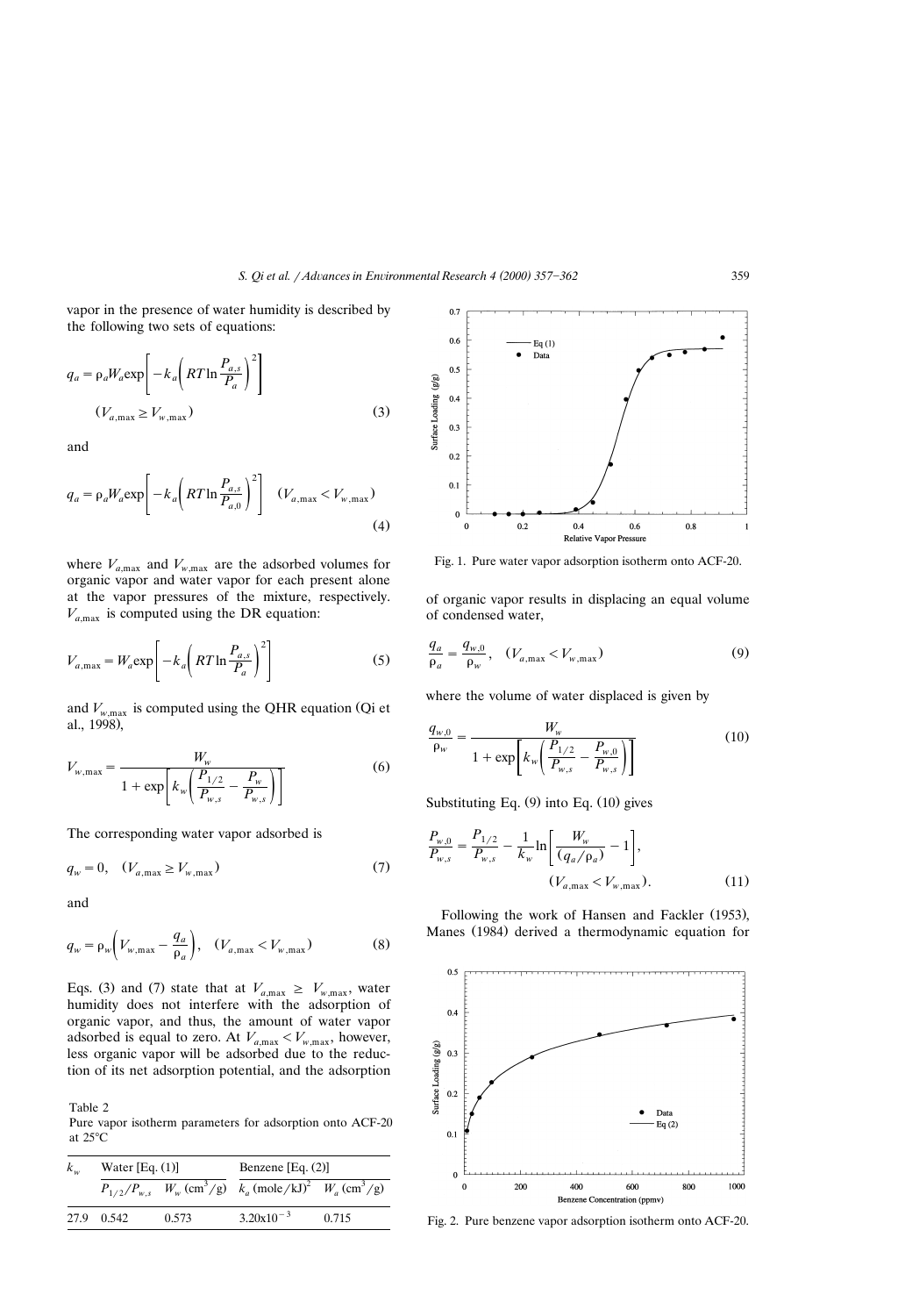the net adsorption potential of organic vapor in the presence of water vapor:

$$
\frac{RT}{v_a} \ln \frac{P_{a,s}}{P_a} = \frac{\varepsilon_a}{v_a} - \frac{\varepsilon_w}{v_w} - \frac{RT}{v_w} \ln \frac{P_w}{P_{w,s}},
$$
  

$$
(V_{a,\max} < V_{w,\max}).
$$
\n(12)

Eq.  $(12)$  is subject to

 $0 \le \frac{P_{a,0}}{P_{a,s}} < \frac{P_a}{P_{a,s}} \le 1$  (13)

and

$$
0 \le \frac{P_{w,0}}{P_{w,s}} < \frac{P_w}{P_{w,s}} \le 1\tag{14}
$$

In Eq. (12),  $\varepsilon_a$  and  $\varepsilon_w$  are the normal adsorption potentials for organic vapor and water vapor,

$$
\varepsilon_a = RT \ln \frac{P_{a,s}}{P_{a,0}}\tag{15}
$$



Fig. 3. Flow diagram of numerical solution of the Manes method.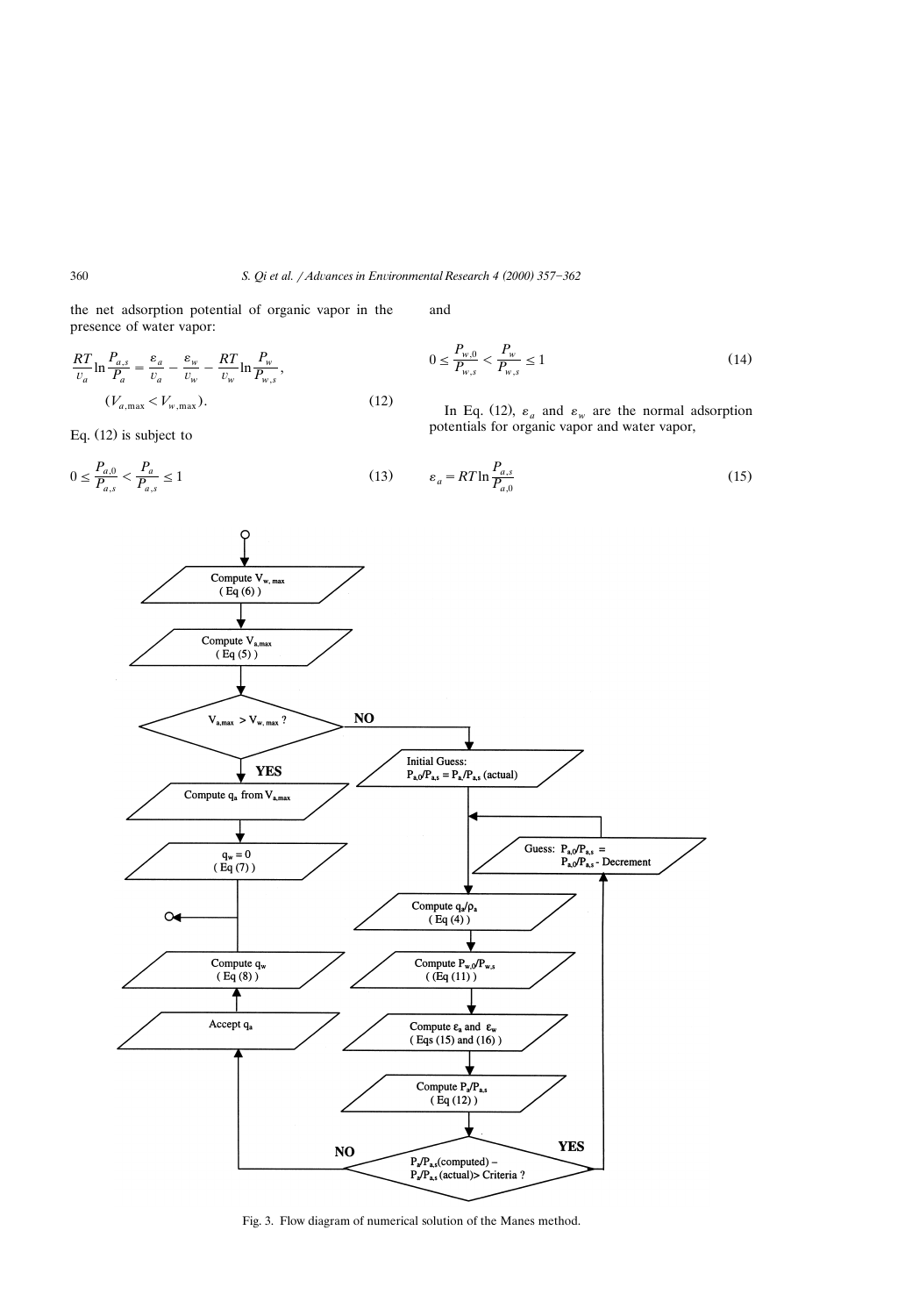and

$$
\varepsilon_{w} = RT \ln \frac{P_{w,s}}{P_{w,0}} \tag{16}
$$

Eq.  $(12)$  shows that the net adsorption potential of an organic vapor at  $V_{a,\text{max}} < V_{w,\text{max}}$  is equal to its normal adsorption potential, diminished by the normal adsorption potential of an equal volume of water corrected for the water vapor pressure less than the saturation. Substituting Eqs.  $(15,16)$  into Eq.  $(12)$  gives

$$
\left(\frac{P_{a,0}}{P_a}\right)^{1/v_a} = \left(\frac{P_{w,0}}{P_w}\right)^{1/v_w} \quad \left(\frac{P_{a,0}}{P_a} < 1 \quad \& \quad \frac{P_{w,0}}{P_w} < 1\right). \tag{17}
$$

#### **3. Results and discussion**

Experimental data from previous studies (Cal, 1995; Cal et al., 1996) investigating equilibrium adsorption of benzene and water vapors onto ACF-20 are used for comparison with the numerical solution of the Manes method. ACF-20 is a microporous activated carbon fiber adsorbent made from a cross-linked phenolaldehyde fiber precursor (American Kynol, Inc.). The Brunauer, Emett, and Teller (BET) specific surface area of the adsorbent is  $1610 \text{ m}^2/\text{g}$  determined from the adsorption isotherm data of nitrogen at 77 K. The adsorption experiments were conducted under ambient conditions (at  $25^{\circ}$ C and atmospheric pressure) using a Cahn gravimetric balance (model C-2000).

The pure vapor adsorption isotherms of Eqs.  $(1,2)$ are solved using the Levenberg-Marquart algorithm



Fig. 4. Effect of water humidity on adsorption of benzene at 500 ppmv onto ACF-20.



Fig. 5. Effect of water humidity on adsorption of benzene at 1000 ppmv onto ACF-20.

obtained as a Fortran subroutine from the IMSL (1994). The best-fit isotherm parameters for water and organic vapor presented in Table 2 are determined by minimizing the squared differences between the experimental data and the corresponding isotherm equation. Adsorption of pure water vapor onto ACF-20 exhibits a typical Type V isotherm, and Eq.  $(1)$  agrees well with the experimental data (Fig. 1). Adsorption of pure benzene vapor onto ACF-20 behaves in a typical Type I isotherm, and the experimental data are described well by Eq.  $(2)$  $(Fig. 2)$ .

The Manes Method is solved using a simple algorithm of decrement search shown in Fig. 3. At  $V_{a,\text{max}} \geq$  $V_{w, \text{max}}$ , water humidity has no effect on adsorption of organic vapor, and  $q_a$  is obtained directly from  $V_{a,\text{max}}$ . At  $V_{a, \text{max}} < V_{w, \text{max}}$ , inequalities Eqs. (13,14) allow one to determine  $P_{a,0}$  and  $P_{w,0}$  by the decrement search algorithm. To reduce the number of iterations, the decrement is updated at every iteration based on the difference between the actual (which is given) and the computed values for  $P_a/P_{a,s}$ . Computation time is usually less than a few seconds using a machine with a 200 MHz Pentium Pro processor.

Comparisons of the Manes method with the experimental data for adsorption of A benzene and water vapor mixture onto ACF-20 are presented in Figs. 4 and 5. The input data for the Manes method are the isotherm parameters given in Table 2. It appears that the Manes method reasonably agrees with the data for benzene at both 500 ppmv and 1000 ppmv. However, the method does not predict the lagging behavior of water vapor adsorption well. An explanation for this is that adsorption of benzene not only displaces the water previously adsorbed (which is considered by the method) but also reduces the number of primary adsorption sites (which is not considered by the method).